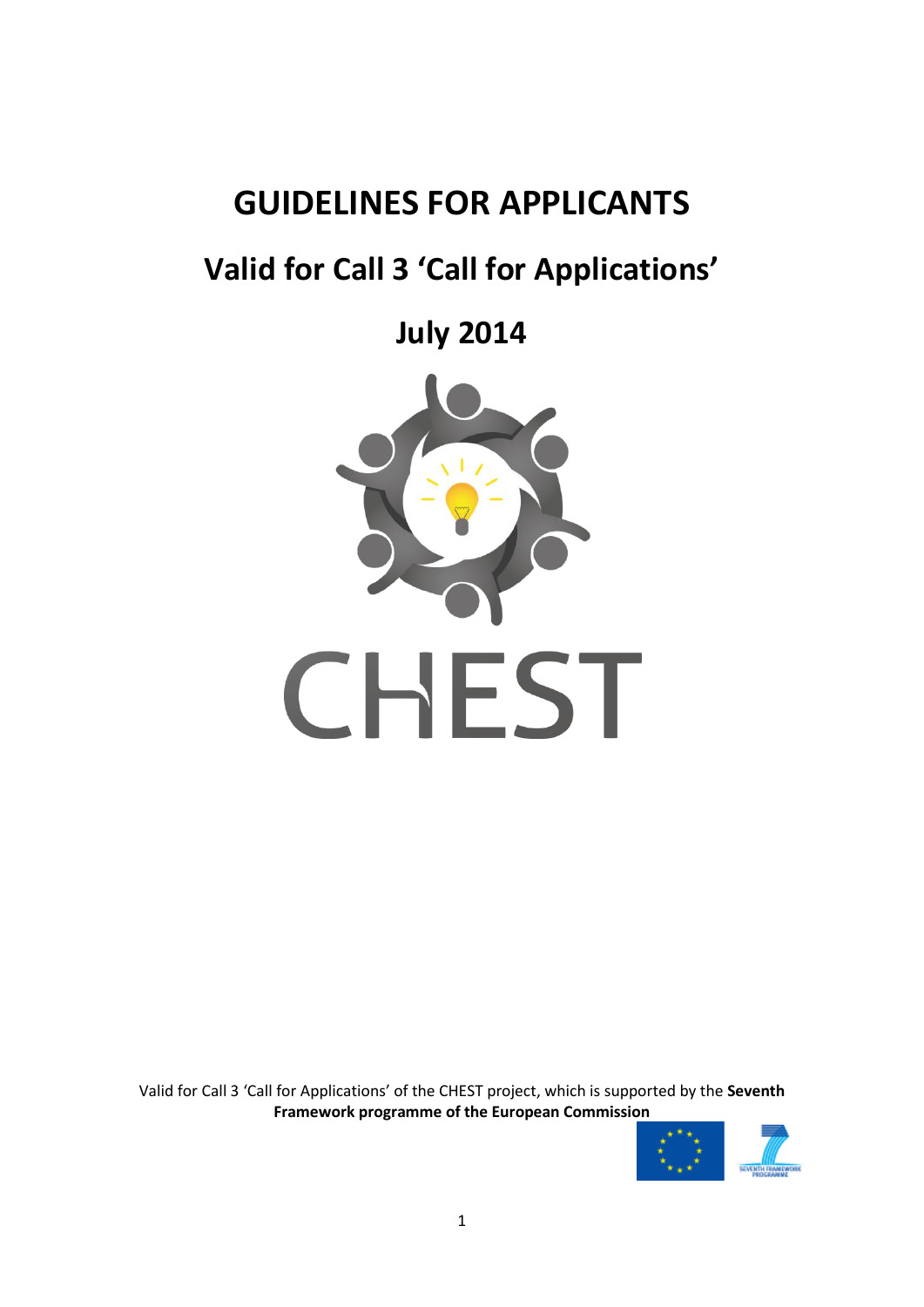# **Table of contents**

| 1. CHEST Project - Summary            | Page 3  |
|---------------------------------------|---------|
| 2. The CHEST Competition              | Page 4  |
| 3. Funding and eligibility            | Page 5  |
| 4. How to apply for Call 3            | Page 6  |
| 5. Completion of the application form | Page 9  |
| 6. Further information                | Page 15 |
| 7. Additional Terms                   | Page 15 |
|                                       |         |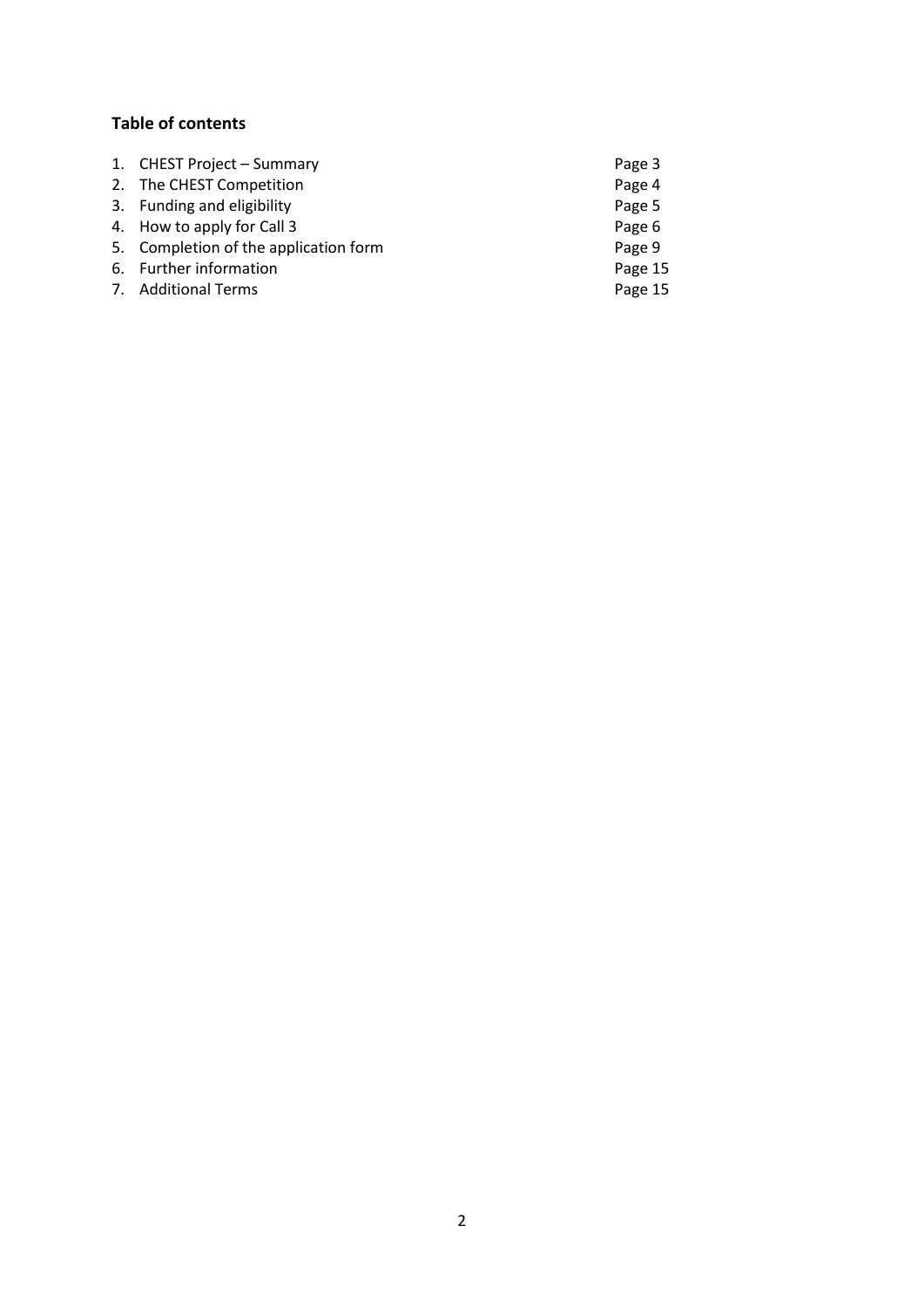# **1. The CHEST Project - Summary**

CHEST (Collective enHanced Environment for Social Tasks) is a 30 month Research and Development project supported under the Seventh Framework Programme to promote the development of digital social innovations. These can be defined as a *'type of social and collaborative innovations in which innovators, users and communities collaborate using digital technologies to co-create knowledge and solutions for a wide range of social needs and at a scale that was unimaginable before the rise of the Internet', F Bria (NESTA, 2014)*

CHEST is based on the collaboration of three partners, Engineering Ingegneria Informatica SpA (IT), PNO Consultants Ltd (UK) and the European Institute for Participatory Media e. V. (D).

In addition to the development of an online community platform [\(www.chest-project.eu\)](http://www.chest-project.eu/) that will facilitate the sharing and exchanging of ideas, the CHEST project will also invest up to €2.5 million in seed finance for highly innovative digital based technologies, concepts and systems that address a specific societal challenge. The €2.5 million will be allocated through three open calls, the first of which (Call 1, 'Calls for Ideas') opened on the  $31<sup>st</sup>$  January 2014.

The type of the societal challenge targeted is open and can include any economic, environmental or social problem currently facing European citizens (potential categories are detailed in Section 5).

It will be the task of the applicant to justify why there is a need for their idea or solution with an understanding of the potential impact that could be achieved. Although open in topic, any challenge targeted cannot be limited to a single location or community but instead must be representative of a larger European issue.

Applications can be submitted by any individual or legal entity (either as a single applicant or collaborative submission), including private companies (irrespective of size), academic organisations or public bodies. All submissions must be made using the appropriate application form which can be downloaded via the CHEST website [\(www.chest-project.eu\)](http://www.chest-project.eu/), according to the timetable described on in Section 4.

The CHEST project is a competitive application process. Submissions made to *Call 3 - Call for applications* will be assessed and evaluated solely by independent assessors appointed by the CHEST Partners according to the process and evaluation criteria described in Section 5. Only the highest ranked proposals will receive support.

**PLEASE NOTE: This document contains the eligibility criteria, key dates, competition process and application form details specific to Call 3- Call for applications. It is essential for applicants to read this document before submitting an application.**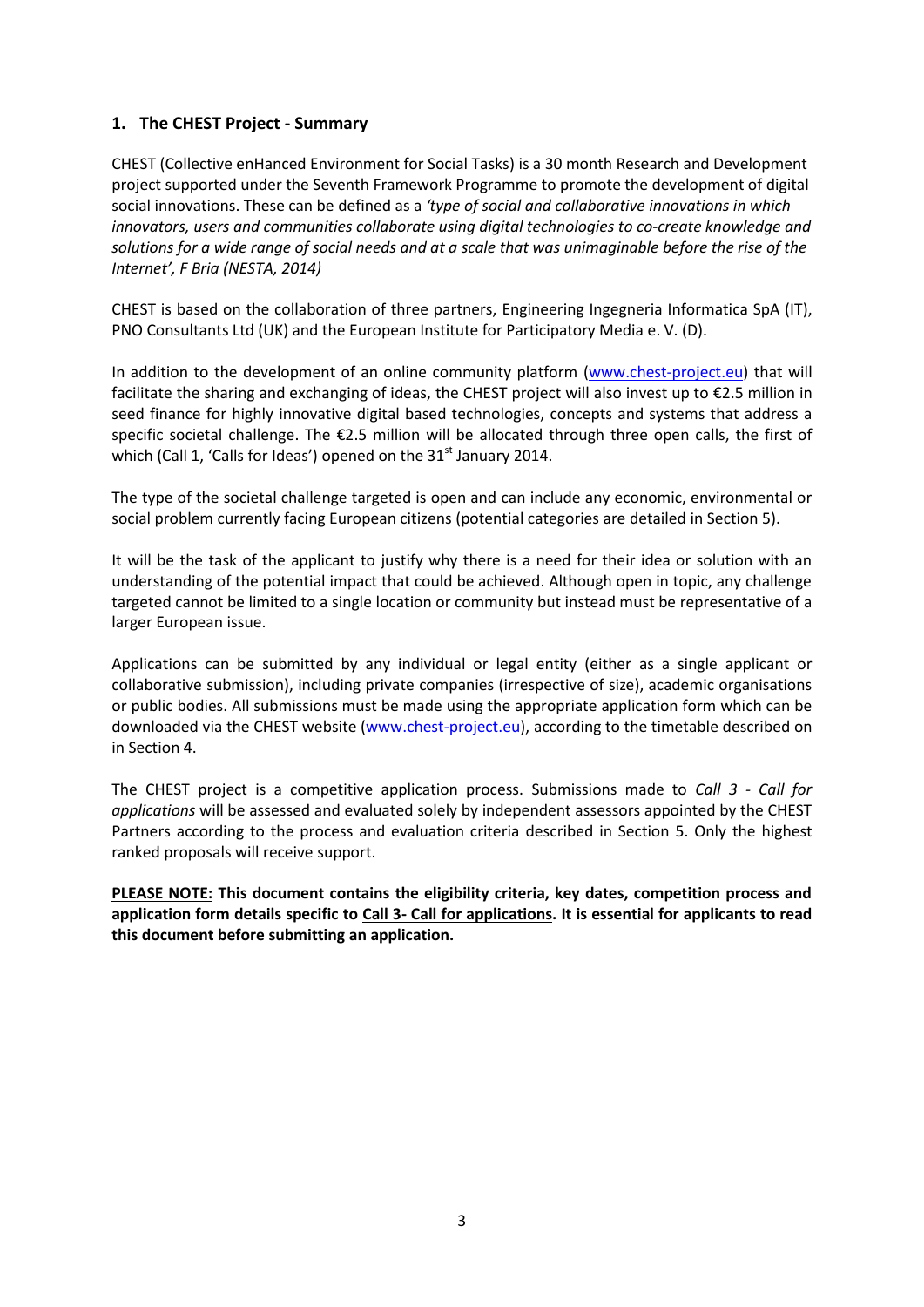# **2. The CHEST Competition**

The €2.5 million available will be allocated through three specific calls:

## Call 1 – Calls for Ideas

Award of €6k to investigate an innovative idea (see Call 1 Guidelines for further information). This call will support projects that seek to explore the technical feasibility, social impact potential or commercial viability of an idea. Activities could include market research or desk based investigation regarding the need and potential of an idea, competitor analysis, and even initial planning to take the project to a prototype stage, including potential costs and timescales. Call closed on the  $31<sup>st</sup>$  May 2014

# Call 2 - Call for Partners

Funding of up to €150k to develop an innovative 'market ready' product, service or process. This call will support projects that seek to advance a novel idea or basic research investigation to a stage that could be classified as 'market ready' (ready for deployment/roll out in the field). Eligible activities include: advanced prototype development and evaluation (resulting in a market ready deliverable) and the development of marketing/exploitation strategies (including routes to market).

Call closed on the 31<sup>st</sup> May 2014

# **Call 3 - Call for Applications**.

This call will seek to **support the best projects resulting from Call 1**.

# **AND**

The call will invite submissions **from new applicants irrespective of their participation in Call 1**.

**Projects will receive a financial contribution of up to €60k**. Activities should aim to advance an innovative idea to the development of a prototype/demonstrator of a technologically innovative product, service or process. This can include the development of a prototype that could be classified as a 'works-like' and 'looks-like' version of the expected final solution which could not yet be sold commercially.

## **Eligible activities include**

- user centred prototype development (it is important that the needs of the targeted end users are considered and that this is demonstrated either through background work or as part of the proposed project through activities such as a small scale user needs analysis)
- trials and testing
- the development of a business plan (for commercial projects) or a details of planned deployment (for non-commercial projects) indicating routes for future exploitation.

## **Expected outcome:**

- 1. *An advanced prototype of an innovative product, service or process.*
- 2. *Final Report.* All participants must complete a 'Final Report' template after the finalisation of the project, when the project is declared ("completed"). This form is required for all projects whether they are successfully or unsuccessfully finished. The document will summarise your activities delivered within the scope of CHEST funding as well as the results obtained while executing the project. It will also detail how market introduction is planned. The Report should also be in line with the format suggested by the Social Reporting Standard (SRS). Please refer to <http://www.social-reporting-standard.de/en> for details on SRS.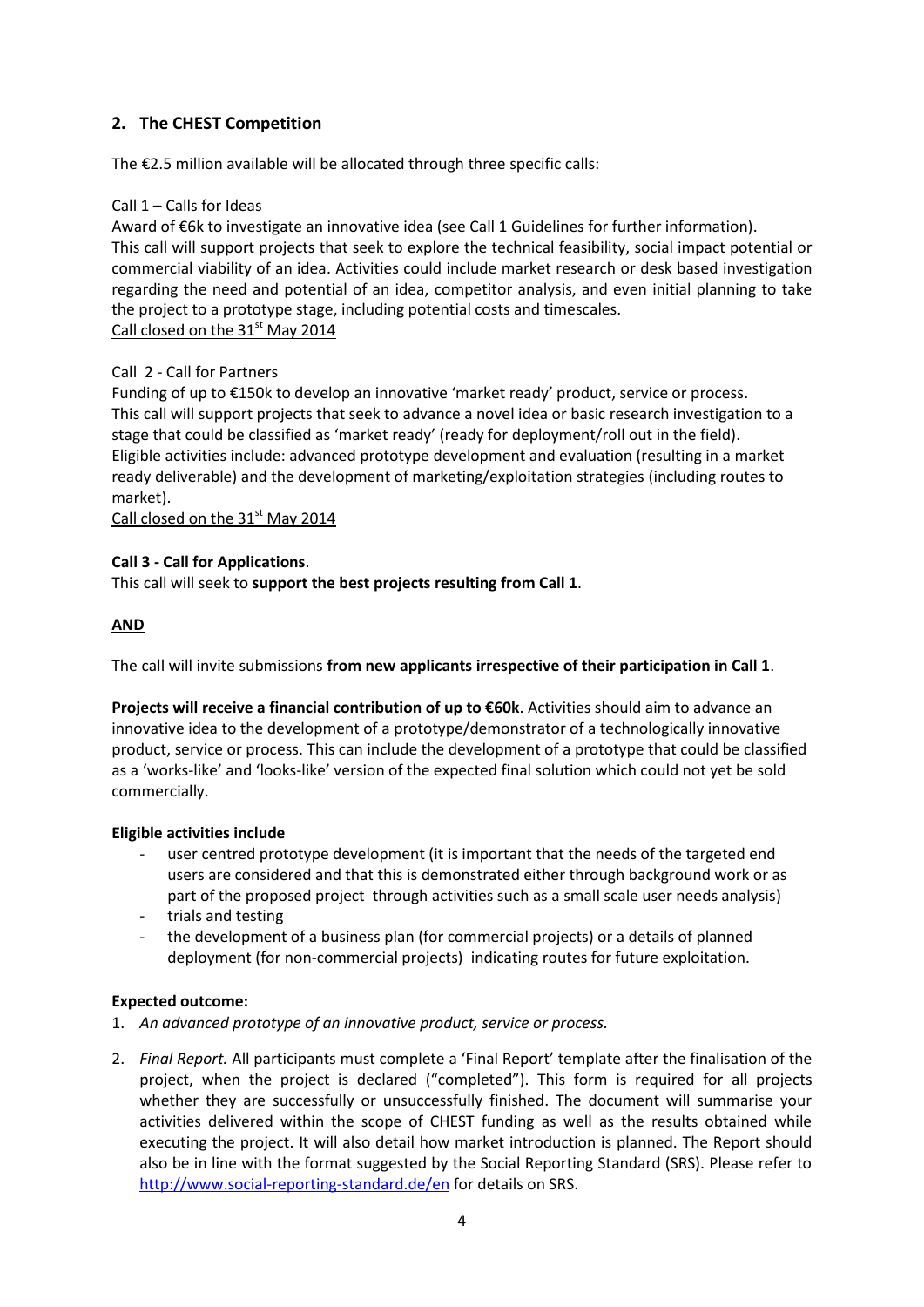# **3. Funding and Eligibility**

- ∞ The project must be based on activity conducted within an established Member State or an FP7 Associated country<sup>1</sup>. Proof of address may be requested.
- ∞ Applications must meet all of the requirements for submission as detailed in these Guidelines for Applicants.
- ∞ Any project submitted must offer a level of innovation or novelty with regard to solving the specific societal challenge addressed, must be digital-based and must be targeted towards a specific and clearly defined societal challenge (see definition of Digital Social Innovation below).
- ∞ Projects can be either technically innovative or include the application of an established technology to a new market/application.
- $\infty$  The same project idea can only be submitted once within a particular call. It is however acceptable for the same idea to be submitted under both Call 2 and Call 3 although not to receive funding from both. We therefore welcome submissions from applications rejected under Call 2, providing that the scope of the project has been revised to take into account the difference in project scope and maturity targeted under Call 3 and that any feedback from the Call 2 assessment process has been taken into account.
- ∞ An individual or legal entity can only submit one proposal under Call 3.
- ∞ Proposals must meet the scope of the competition as detailed in the Summary section above.
- ∞ Applications can be submitted by any individual or legal entity, including private companies (irrespective of size), academic organisations or public bodies.
- $\infty$  In consideration of the results of the evaluation procedures, any awards made are at the sole discretion of the CHEST Project Partners and are not subject to appeal.
- ∞ The applicant must agree to the terms of use of the CHEST website in full.
	- o *You must not use our website in any way that causes, or may cause, damage to the website or impairment of the availability or accessibility of the website; or in any way which is unlawful, illegal, fraudulent or harmful, or in connection with any unlawful, illegal, fraudulent or harmful purpose or activity.*
	- o *You must not use our website to copy, store, host, transmit, send, use, publish or distribute any material which consists of (or is linked to) any spyware, computer virus, Trojan horse, worm, keystroke logger, rootkit or other malicious computer software.*
	- o *You must not conduct any systematic or automated data collection activities (including, without limitation, scraping, data mining, data extraction and data harvesting) on or in relation to our website without our express written consent.*
	- o *You must not use our website to transmit or send unsolicited commercial communications.*
	- o *You must not use our website for any purposes related to marketing without our express written consent.*
	- o *You must not post or transmit any unlawful, threatening, libellous, harassing, defamatory, vulgar, obscene, pornographic, profane, or otherwise objectionable content.*

#### **Levels of Funding**

**.** 

Funding is subject to the following maximum values and project durations.

 $<sup>1</sup>$  The FP7 Associated countries are Albania, Bosnia and Herzegovina, Croatia, FYR Macedonia,</sup> Iceland, Israel, Liechtenstein, Montenegro, Norway, Serbia, Switzerland, Turkey.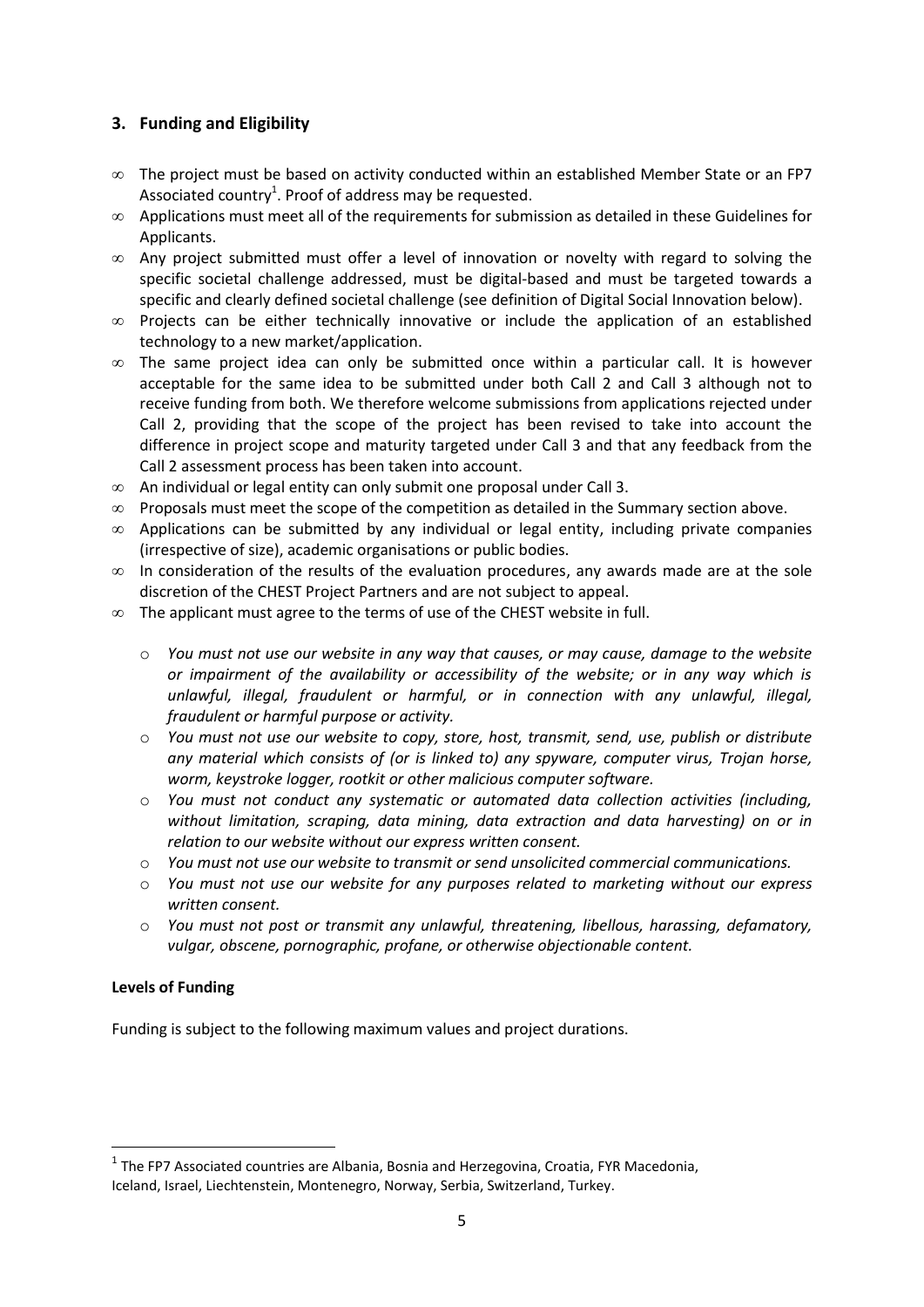| Call                         | <b>Maximum Award</b> | <b>Maximum Project Duration</b> |
|------------------------------|----------------------|---------------------------------|
| Call for Ideas               | €6k                  | 2 months                        |
| Call for Partners            | €150 $k$             | 12 months                       |
| <b>Call for Applications</b> | €60k                 | 10 months*                      |

**\***Revised from the originally published 12 months

#### **Definition of Digital Social Innovation (DSI)**

All applicants should consider their project ideas in the context of the following definition

*'Digital Social Innovation (DSI) is 'a type of social and collaborative innovation in which innovators, users and communities collaborate using digital technologies to co-create knowledge and solutions for a wide range of social needs and at a scale that was unimaginable before the rise of the Internet' [Digital Social Innovation – Interim Report. for further details please refer to: [http://content.digitalsocial.eu/wp-content/uploads/2014/05/DSI-report\\_final\\_19.05.2014.pdf\]](http://content.digitalsocial.eu/wp-content/uploads/2014/05/DSI-report_final_19.05.2014.pdf)*

**All applications must align with this definition. To demonstrate alignment, applicants need to state how the projects objectives, activities and impact meet the scope and definition of DSI. The CHEST partners will make this judgement based on your response to the Gateway Question – see Section 5 of this document.**

#### **4. How to apply for Call 3**

Call 3 is based on a one stage submission process - there is no expression of interest or prequalification stage.

#### **Registration for Call 3**

Applicants can download and complete the application form entitled 'Call 3 Application form (word document)' from the "Call 3" page of the CHEST project website. All applications must be made using this form. Applications cannot be made via any other means. You will need to start a new application for each idea/project you wish to apply for.

#### **Completed forms should then be emailed to** [call3@chest-project.eu.](mailto:call3@chest-project.eu)

Please note that once you have emailed your application (i.e. commit the application for assessment), you will not have the opportunity to revise your application. Therefore **please ensure that you are entirely happy with your application before you make the final decision to submit.**

#### **Applications should be submitted in pdf format with the word FINAL included. Submission means that you agree to the Terms outlined in Section 7 of this document.**

Applications to Call 3 can be submitted at any time up until **17.00 CET 30th September 2014.** Email confirmation of any applications received will be given.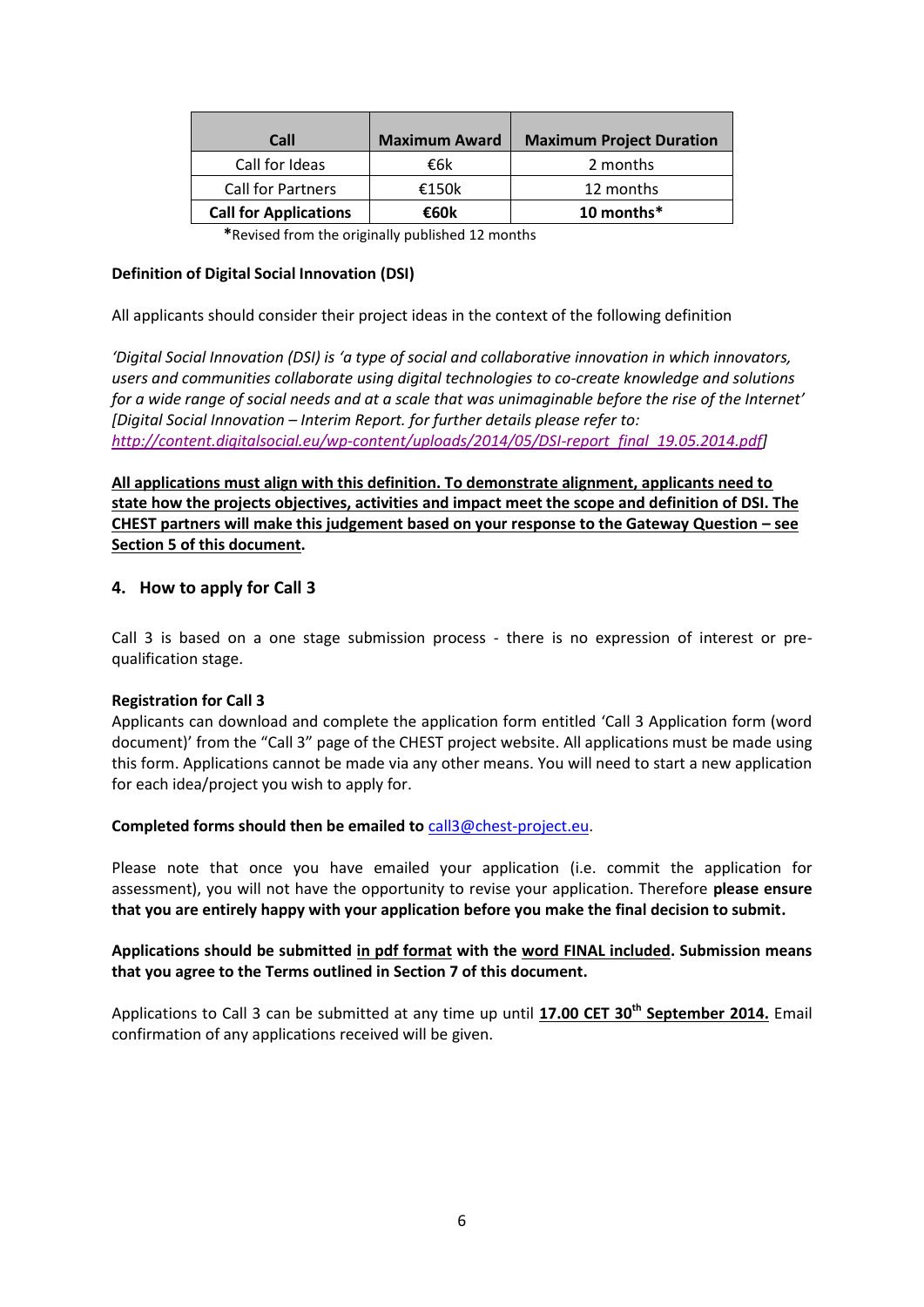#### **Competition Timetable**

Call 3 will be undertaken according to the following timetable.

| <b>Timeline Summary</b>                   | Call                          | <b>Date</b>                                      |
|-------------------------------------------|-------------------------------|--------------------------------------------------|
| Launch of Call 3 - Call for applications* | Call 3: Call for Applications | 31 <sup>st</sup> July 2014                       |
| Deadline for the submission of            |                               | 17.00 CET 30 <sup>th</sup> September             |
| applications for Call 3                   |                               | 2014                                             |
| <b>Evaluation process</b>                 |                               | From 1 <sup>st</sup> October to 30 <sup>th</sup> |
|                                           |                               | November 2014                                    |
| <b>Notification of Decision</b>           |                               | From the 1st Dec 2014                            |
| Signing of Grant Agreement                |                               | From the 1 <sup>st</sup> Dec 2014 to the         |
|                                           |                               | 31st January 2015                                |
| Earliest project start date*              |                               | $1st$ Feb 2015                                   |

\**Revised from the originally published 2nd Jan start date.*

The submission deadline for Call 3 is **17.00 CET**. We are unable to accept any applications after this time. **Please do not leave your submission to the last minute.**

*If any technical difficulties arise or if you identify any errors in your submission, we will not be able to grant an extension to the above deadlines. It is your responsibility to ensure you follow the competition guidance rules and in doing so allow sufficient time to complete all of the submission requirements described in this document.*

#### **Call 3 Assessment Process**

The CHEST competition is a competitive application process.

Independent assessors will be appointed by the CHEST partners in accordance with standard European rules.

Assessors will be recruited according to their level of expertise relevant to CHEST with the aim of creating a balance between academics, users, gender balance and reasonable geographical distribution.

All assessors are required to sign confidentiality agreements and to declare any potential conflicts of interest. They are required to treat applications in the strictest of confidence and to apply due information protection rules.

Assessors are required to carry out an assessment of the proposals themselves and not to ask anyone else to review an application in their place nor to ask anyone to give another opinion of their assessment. All assessors will be briefed by the CHEST Partners to undertake assessments according to the CHEST Project requirements and evaluation criteria detailed in Section 5.

A standard assessment process applies to all applications as follows:

- o The CHEST partners will conduct an initial screening of applications to assess eligibility. This assessment will be based on an applicant's compliance with the terms outlined in Section 3 of this document including adherence to the submission process and the maximum funding sought. If the CHEST partners consider that an applicant has not fulfilled these requirements then the application will not be considered for funding.
- o Applications which pass the pre-screening process as stated above will be forwarded to the assessors for remote evaluation.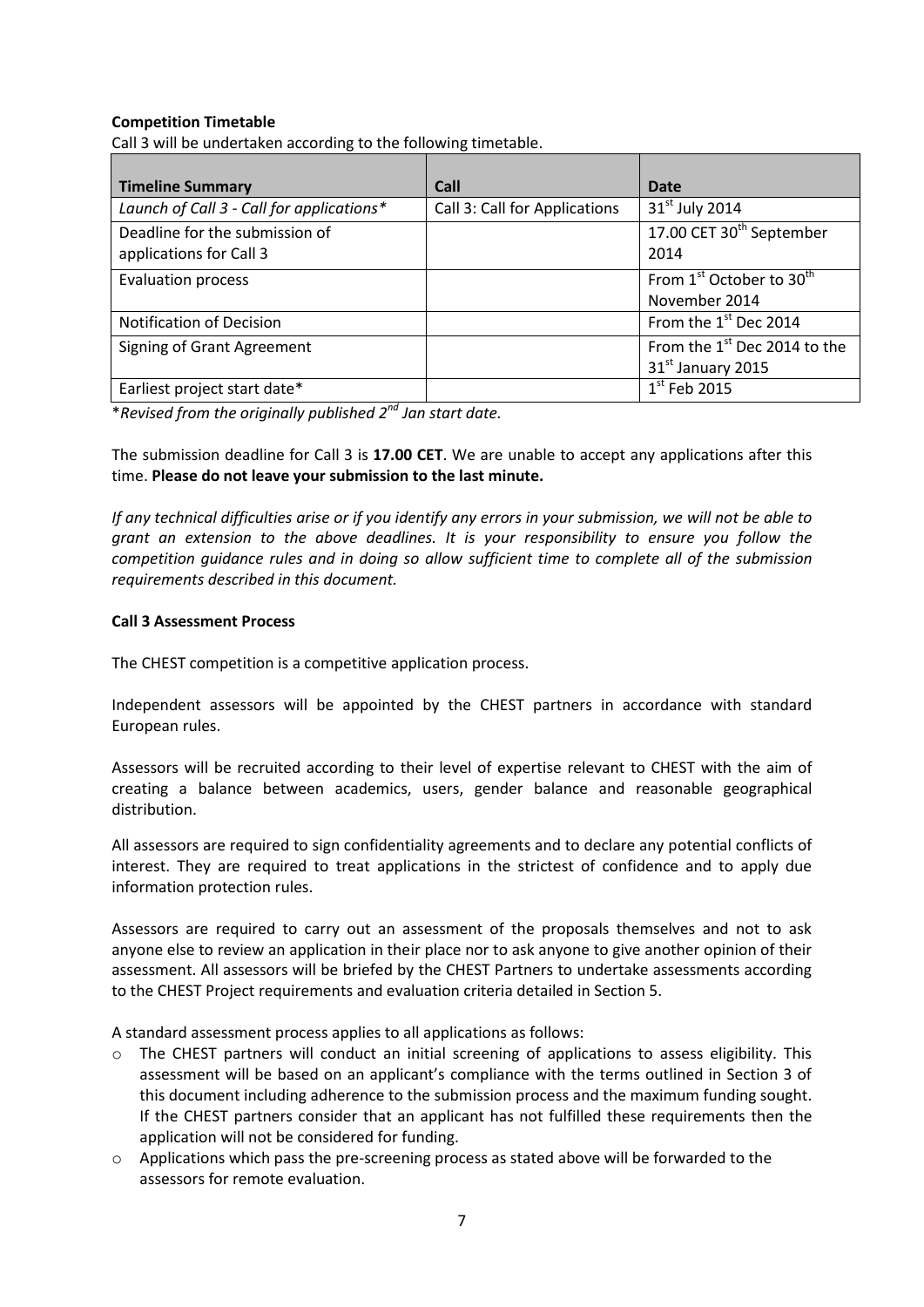- o Each application is assessed against the same set of questions.
- o Assessors will first assess the alignment of a project to the definition of DSI as per the Gateway Question (See Section 5). If the answer given to the scope of the Gateway Question is 'No' then the application will not be considered for funding.
- o Each assessor is required to complete and submit a scoring-sheet with comments for each application they are assigned to assess.
- $\circ$  A report is compiled to identify ranked order of all applications based on the average of all assessor scores; this is known as the results sheet.
- o The results sheet is reviewed and moderated by the CHEST Partners. The highest ranking applications, subject to a minimum quality threshold, are recommended for funding.
- o Whilst the CHEST Partners engage assessors to act on their behalf, the CHEST partners retain the right of decision over scope and to whether a proposal is in or out of scope absolutely. Projects considered out of scope will not be funded.
- o All applications will be assessed on individual merit in accordance with the evaluation criteria detailed in Section 5.
- $\circ$  The comments provided by the assessors noted on the results sheets forms the official feedback provided to applicants.

#### **Notification**

Following the ranking of projects, applicants will be informed by email whether the application was successful, subject to compliance with the CHEST Call 3 terms and conditions (below).

At the end of the application and assessment process for Call 3, the CHEST Project Partners may also publicise the results of the competition on the CHEST website with a short description of the ideas supported. The CHEST Project Partners may also include reference to some of the successful applications in any dissemination material related to the project such as future press releases.

Please note that only the public description of the project provided in the application form will be made available in the public domain the application is successful. Applicants will not be able to opt out of the public description being published.

#### **Re-application and right to appeal**

The comments provided by the assessors on the results sheet forms the feedback provided to applicants. Feedback will be made available to successful and unsuccessful applicants, within two weeks of the date of notification. No additional feedback will be provided and there will be no further discussion on the application.

There is no right of appeal against the decisions of the panel.

#### **Successful Applicants**

Successful applicants will receive an email with information about the next steps and a template for the completion of the written deliverables (Interim and Final Reports – see below).

Any applicant successful in receiving support through Call 3 will be required to:

- o Be subject to legal validation.
- $\circ$  Sign a Grant Agreement demonstrating compliance with the requirements for Call 3
- o Provide all detailed data requested by the CHEST partners for the proper administration of the project.
- o Take all necessary and reasonable measures to ensure that the project is carried out in accordance with the terms and conditions of any offer.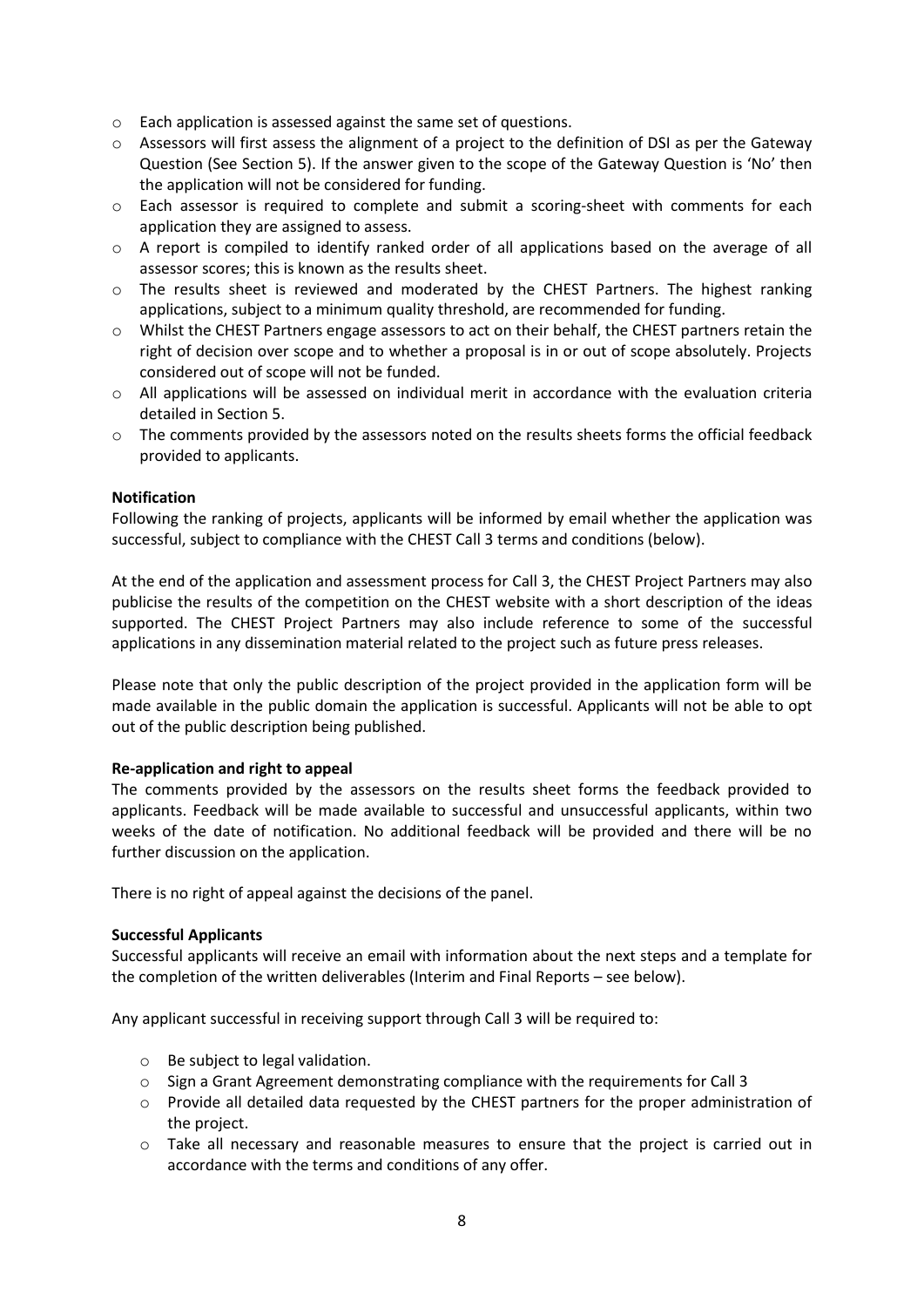o Be responsible for managing own performance and finances - including declaring receipts. It will be the partner's individual responsibility to report to the CHEST partners their direct and indirect (overhead) eligible costs.

Projects will be unable to start until the above has been agreed and completed satisfactorily.

#### **Call 3 Payment of funds**

Funding for Call 3 will be paid according to following:

- Single pre-financing of up to 40% of the total financial contribution at the beginning of the project (start date to be agreed with CHEST Partners).
- **Intermediate payment of up 40% of the total financial contribution at mid-point of the** project and the acceptance of the interim report by the CHEST Partners.
- Final 20% after successful completion and the sign off of the final report.

#### **Reporting**

All projects will be assigned a Monitoring Officer (MO) from one of the three existing CHEST Partners who will keep in touch with you during your project to ensure that the work is being undertaken as planned and to act as your first point of contact. They will also be responsible for the approval and sign off of the two reports.

Each applicant will be required to submit two reports within the project duration:

- (I) Interim report halfway through the duration of the project. This will include a summary of progress made against the project plan, the key achievements made, details of any issues encountered, summary of planned activity. A template will be provided.
- (II) Final report at the end of the project. This report should be submitted within 1 month of the agreed end date of the project and will describe the projects main achievements, strategy for exploitation (including a description of any barriers), financing and partnering requirements for any further development/exploitation requirements, timetable for exploitation, potential impact to you as an applicant and targeted social problem. This report should be written in line with the format suggested by the Social Reporting Standard (SRS). Please refer to<http://www.social-reporting-standard.de/en> for details on SRS. A template will be provided to successful applicants.

## **5. Completion of the Application**

**This section explains the structure of the application form for a submission to** *Call 3- Call for Applications* **and offers guidance on the information to include in each section**. It is important that applicants address and respond to each question clearly to enable the assessors to fully understand and evaluate your application. Applicants are encouraged to fully utilise the character limits set for each question. **All ideas should be submitted in English using the application template provided on the CHEST website.**

The structure of the submission is as follows (all sections **are mandatory unless otherwise stated**):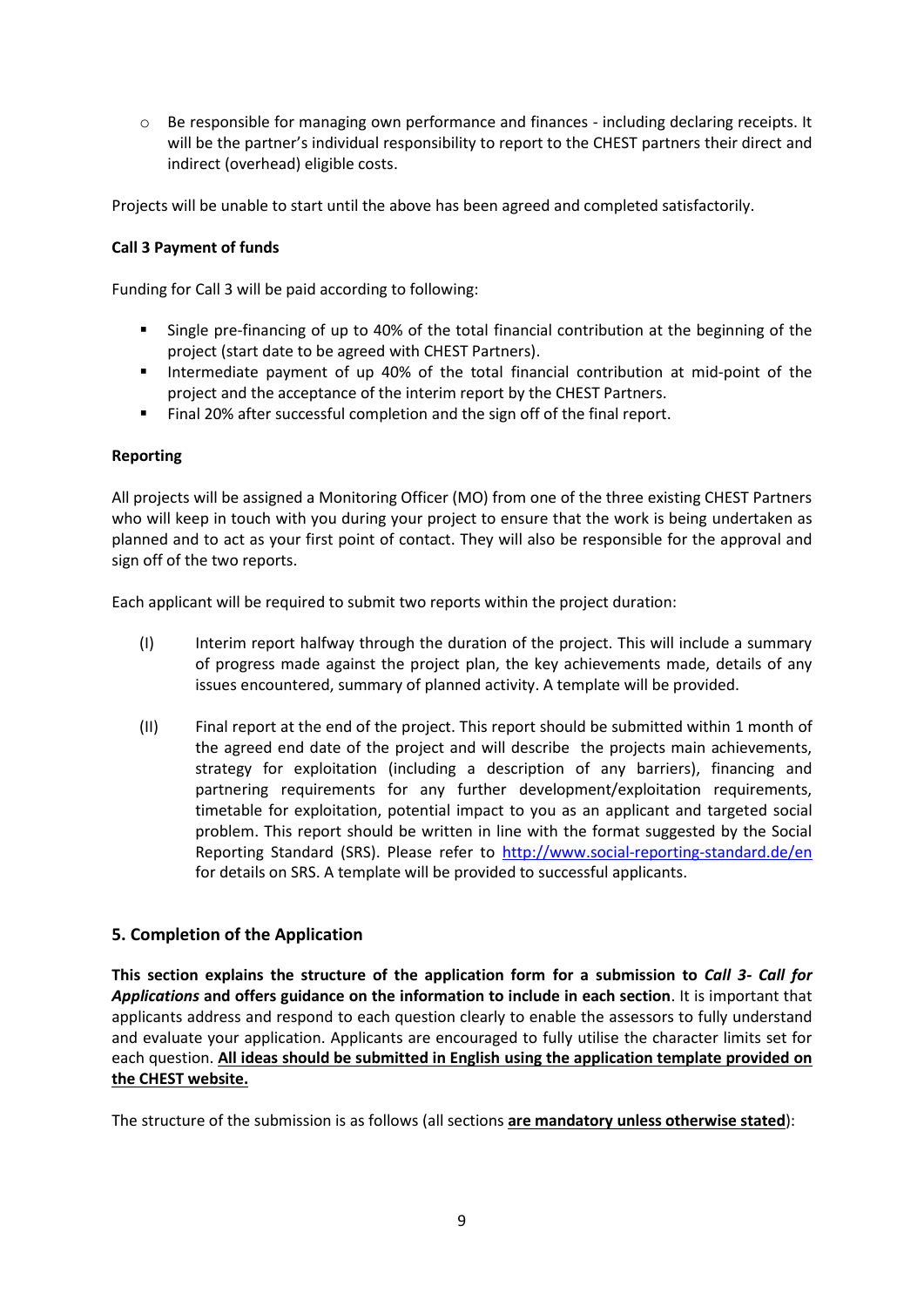# **PART A - Applicant and Project Details**

| <b>Question</b>                                                                                                               | <b>Guidance</b>                                                                                                                                                                                                                                                                                                                                                                                                      |
|-------------------------------------------------------------------------------------------------------------------------------|----------------------------------------------------------------------------------------------------------------------------------------------------------------------------------------------------------------------------------------------------------------------------------------------------------------------------------------------------------------------------------------------------------------------|
| <b>Categories of societal</b><br>challenges                                                                                   | Select the category(s) that best describes the societal challenge.<br>1. Knowledge Society and Education<br>2. Social Inclusion, Human Rights and Equality<br>3. Civic Empowerment and Community Engagement<br>4. Environment and Sustainability<br>5. Health and Demographic Change<br>6. Economic Empowerment and Prosperity                                                                                       |
| <b>Categories of digital</b><br>solutions                                                                                     | 7. Other<br>Select the category(s) that best describes the digital aspect of the project<br>1. Social Software<br>2. Open Source<br>3. Physical Computing<br>4. Geolocation<br>5. Web/Internet<br>6. Audiovisual<br>7. Data<br>8. Mobile<br>9. Other                                                                                                                                                                 |
| <b>Project title</b>                                                                                                          | Max 50 characters. This title is important as it introduces your project to<br>the assessors.                                                                                                                                                                                                                                                                                                                        |
| <b>Project outline (Public</b><br><b>Description) (max 1500</b><br>characters)                                                | Provide a short summary of the project that could be used for future<br>publicity (max 1500 characters).<br>This should be a brief, <i>public facing</i> description of the project $-$ no more<br>than 1500 characters - using language that can be understood by people<br>without specialist knowledge or expertise. It should explain why the project<br>is innovative and describe the key aims and objectives. |
| <b>Gateway Question: How</b><br>does your project align<br>with the specific definition<br>of 'Digital Social<br>Innovation'? | Max 1500 characters.<br>All applications must align with the definition of Digital Social Innovation<br>as detailed in Section 3.<br>To demonstrate alignment, applicants need to state how the projects<br>objectives, activities and impact meet the scope and definition of DSI.<br>Failure to demonstrate alignment will prevent your application from<br>further evaluation.                                    |
| <b>Project Duration</b>                                                                                                       | Estimated start and end date for your project.<br>Please note: The start date cannot be earlier than the 1 <sup>st</sup> Feb 2015. The<br>end date cannot be later than the 1st December 2015.                                                                                                                                                                                                                       |
| <b>Project Location</b>                                                                                                       | Please state where the project activities will take place.                                                                                                                                                                                                                                                                                                                                                           |
| <b>Proposer Details</b>                                                                                                       | Enter the full name of the applicant organisation (if applicable).                                                                                                                                                                                                                                                                                                                                                   |
|                                                                                                                               | Enter the full name of the person responsible for the application.<br>Enter the full postal address & postcode (including country), email address                                                                                                                                                                                                                                                                    |
|                                                                                                                               | and telephone number of the person responsible for the application<br>If applicable - Number of staff in your organisation (including Directors)                                                                                                                                                                                                                                                                     |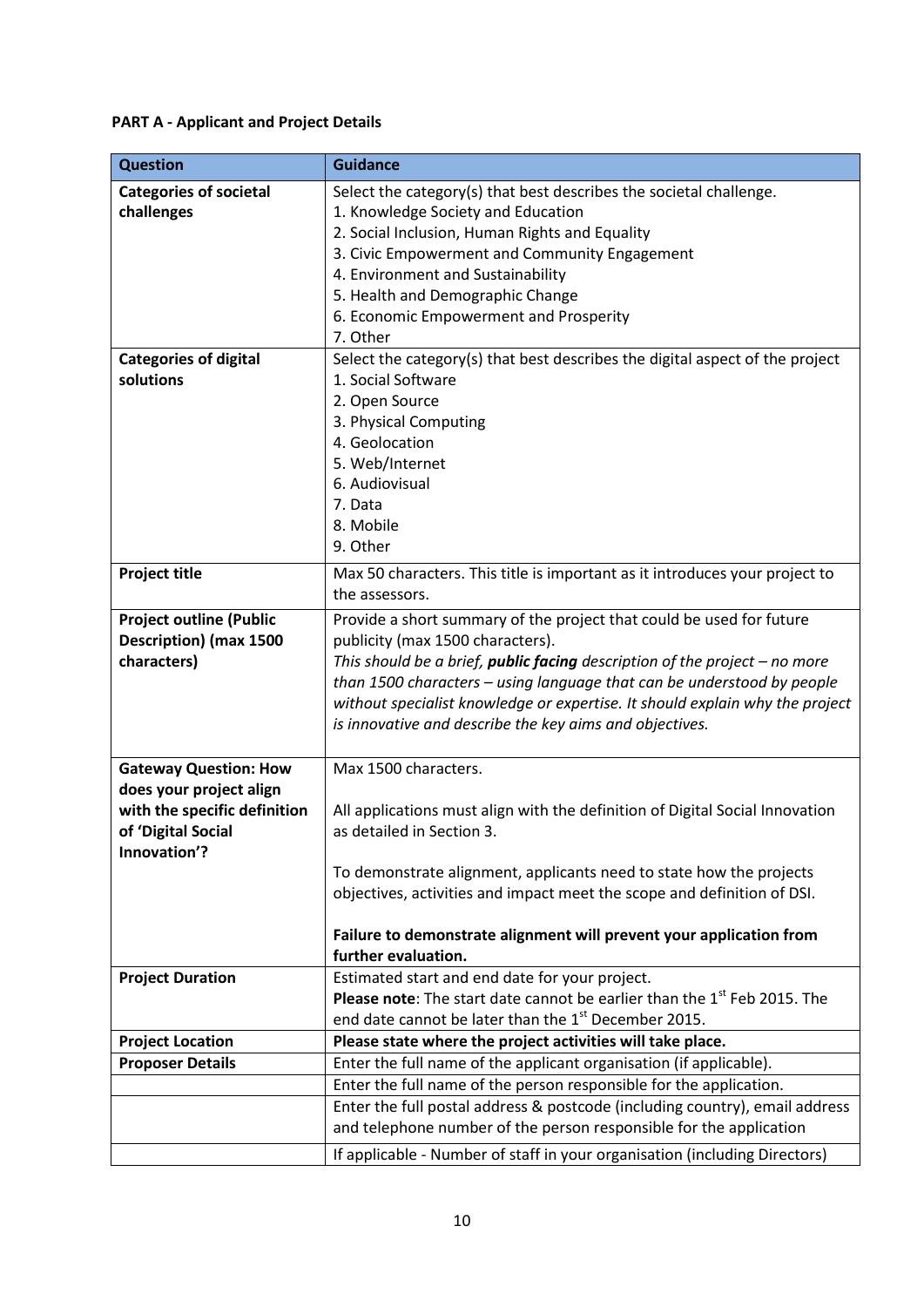|                              | If applicable - Please provide your most recent turnover figure from     |
|------------------------------|--------------------------------------------------------------------------|
|                              | annual accounts and the date of those accounts                           |
|                              | How did you hear about the CHEST Competition?                            |
| Was your application         | Please state yes or no and include the name of the project supported (if |
| supported under Call 1 'Call | different from the current submission)                                   |
| for Ideas'                   |                                                                          |

# **PART B**

#### **Section 1: Excellence**

You should complete the following questions related to the Scientific and Technical Excellence of your project. The scores are equally weighted.

| Challenge description and      | Describe the type of Societal Challenge(s) targeted and identify why there  |
|--------------------------------|-----------------------------------------------------------------------------|
| targeted project objectives    | is a need for the project.                                                  |
| (max 3000 characters)          |                                                                             |
|                                | Outline the objectives of your project and define specifically what the     |
|                                | project will seek to deliver (e.g. a product, process, service).            |
|                                | Detail how the project will address the specific Societal Challenge(s)      |
|                                | detailed above                                                              |
| <b>Maturity of the project</b> | Detail the current stage of development of the project and summarise any    |
| (max 1500 characters)          | background work delivered to date (including if appropriate, a summary of   |
|                                | work delivered under Call 1). Where appropriate, mention key milestones     |
|                                | that led to the current stage (e.g. feasibility study, Competitor analysis, |
|                                | basic prototyping etc.).                                                    |
| <b>Innovation (max 2000</b>    | Explain the novelty of your project. When addressing this question, it is   |
| characters)                    | important to reference competing solutions and to provide a preliminary     |
|                                | comparison with alternatives solving the same of similar societal           |
|                                | problems. If applicable, outline in which ways you plan to integrate your   |
|                                | target group(s) into the innovation process (e.g. through participatory     |
|                                | processes like Co-Design, Crowdsourcing, new social practices etc.)         |
|                                |                                                                             |
|                                | Describe the evidence you have to substantiate your belief that the         |
|                                | intended work is innovative. This should not be based on your opinion       |
|                                | alone. Evidence could include the results of patent searches, competitor    |
|                                | analyses, literature reviews etc. If applicable, you should also briefly    |
|                                | outline your own background IPR as related to the project.                  |

## **Section 2 Impact**

You should complete the following three questions related to the potential impact of your project. The scores are equally weighted.

| <b>Target group and Potential</b> | Define the targeted users of the final solution and describe what you have                                                                                                                                             |
|-----------------------------------|------------------------------------------------------------------------------------------------------------------------------------------------------------------------------------------------------------------------|
| Impact (max 3000                  | done or planning to do to ensure that that your project meets the needs                                                                                                                                                |
| characters)                       | of its targeted users e.g. user needs analysis either as background work to<br>date or as part of the project.                                                                                                         |
|                                   | Describe the benefits that could be achieved for these users as a result of<br>your project. Please consider this in terms of economic, social and<br>environmental benefits and quantify such benefits where possible |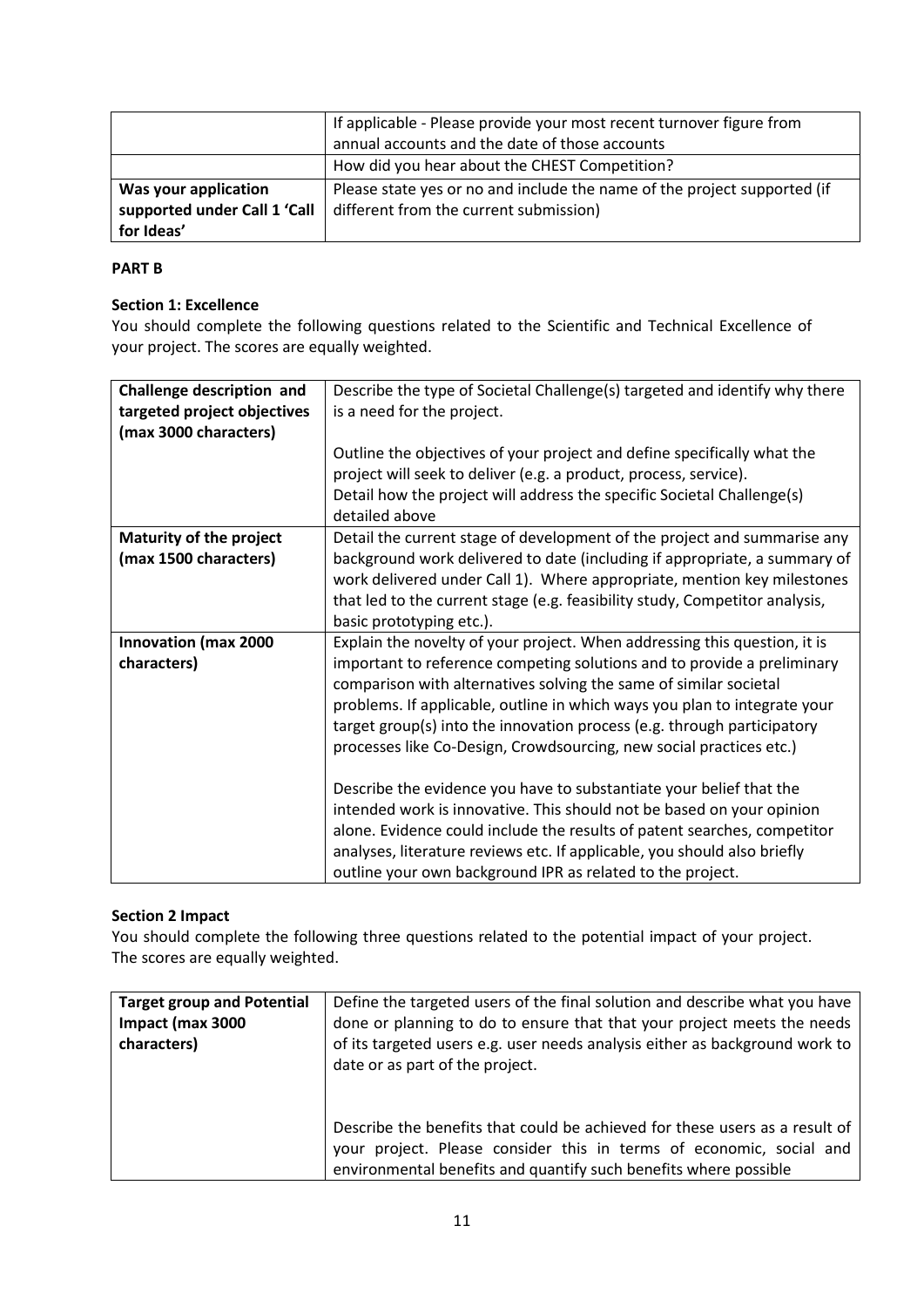| Route to market (max 2000<br>characters) | Outline the next steps required to implement and deploy your proposed<br>product, process or service into an operational environment or market<br>after the funding period and the successful development of the prototype.<br>For example testing, evaluation, attainment of any accreditation,<br>identification of an early adopter etc. and please include details of any |
|------------------------------------------|-------------------------------------------------------------------------------------------------------------------------------------------------------------------------------------------------------------------------------------------------------------------------------------------------------------------------------------------------------------------------------|
|                                          | steps necessary or planned for community building or user involvement.<br>Define an initial plan for the sustainability of the project results, i.e. own<br>commercialisation or licensing?                                                                                                                                                                                   |
|                                          | Estimate of the total funding requirements.<br>Approximate time for first implementation.                                                                                                                                                                                                                                                                                     |

# **Section 3 Implementation**

You should complete the following questions related to the implementation of your project. The scores are equally weighted.

| Project plan (max 3000<br>characters) | Please provide an overview of the proposed development activities that<br>you will undertake within the context of the project (work plan). Please<br>break the project activities down into clear work packages (including<br>indicative timing for each) with at least 2-3 deliverables clearly defined. A<br>deliverable means a distinct output of the project for example final<br>prototype, business plan etc.<br>Identify any key risks and uncertainties that may be encountered in the<br>project, rate each risks as High/Medium/Low and describe how you might<br>mitigate these key risks. |
|---------------------------------------|---------------------------------------------------------------------------------------------------------------------------------------------------------------------------------------------------------------------------------------------------------------------------------------------------------------------------------------------------------------------------------------------------------------------------------------------------------------------------------------------------------------------------------------------------------------------------------------------------------|
| <b>Competences of the</b>             | Detail any relevant skills and experience that demonstrates the capability                                                                                                                                                                                                                                                                                                                                                                                                                                                                                                                              |
| applicant (max 1500                   | of the applicant to develop and advance the project. Please consider this                                                                                                                                                                                                                                                                                                                                                                                                                                                                                                                               |
| characters)                           | in terms of your capability to both develop and exploit the technology.                                                                                                                                                                                                                                                                                                                                                                                                                                                                                                                                 |
|                                       | Please also describe if any aspects of the development will need to be                                                                                                                                                                                                                                                                                                                                                                                                                                                                                                                                  |
|                                       | undertaken by any subcontractors. If so please describe who.                                                                                                                                                                                                                                                                                                                                                                                                                                                                                                                                            |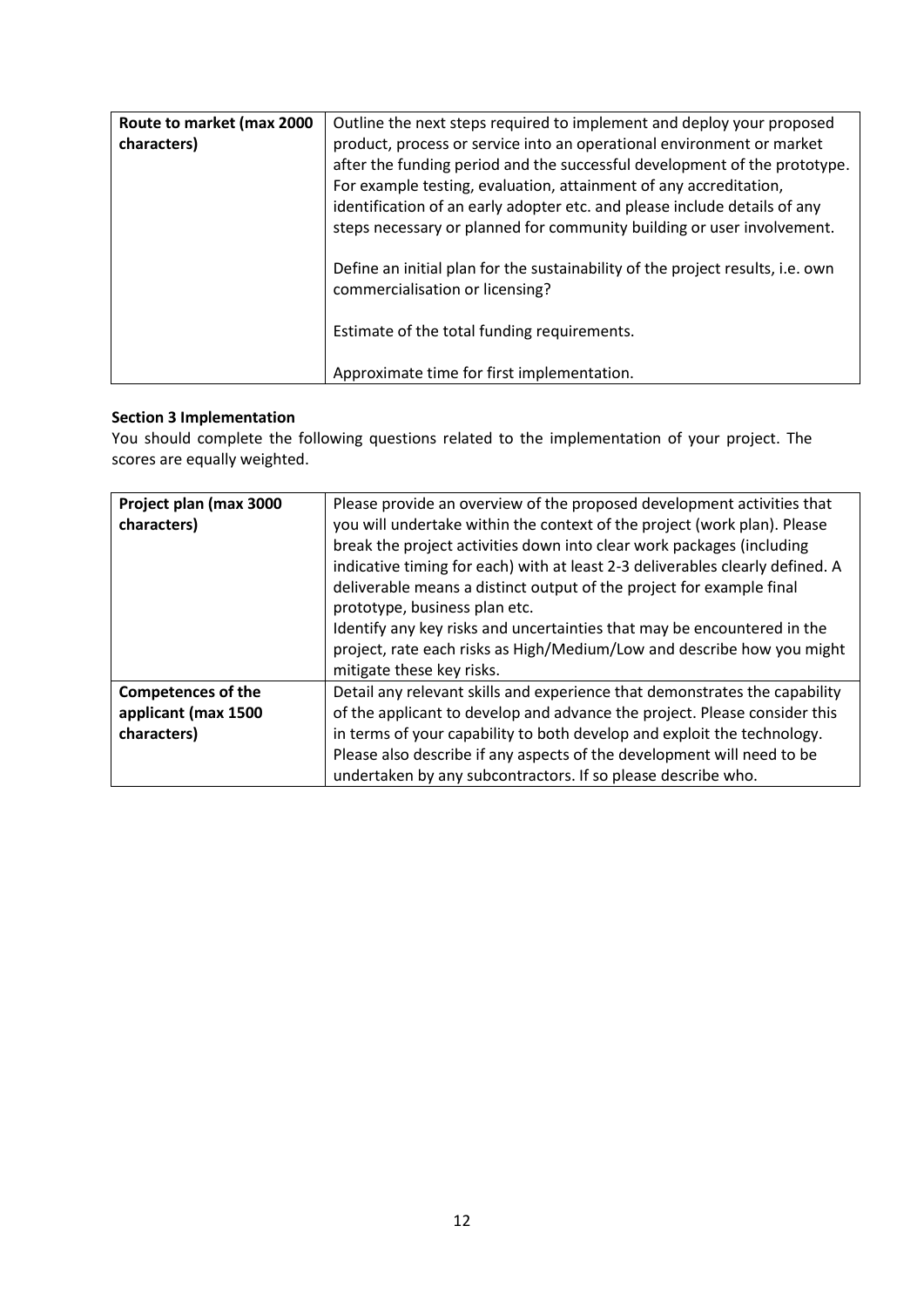#### **Financial Costs**

| <b>Eligibility and Funding</b> | The funding model for this call is similar to that of FP7, since the                                                                              |
|--------------------------------|---------------------------------------------------------------------------------------------------------------------------------------------------|
| <b>Levels</b>                  | successful applicants will be required to become a partner of the CHEST                                                                           |
|                                | FP7 funded project. It is expected that all applicant activity will be                                                                            |
|                                | incurred as RTD activity (research and development).                                                                                              |
|                                | As RTD activity, project costs will be funded at 50% of the total cost                                                                            |
|                                | figure. If you are a non-profit or public body, a research organisation, a                                                                        |
|                                | secondary or higher education establishment or a small or medium<br>enterprise (SME), you may request up to 75% funding.                          |
|                                | According to the new SME definition by the EC, possible relationships                                                                             |
|                                | with other enterprises can affect your SME status. You can check the                                                                              |
|                                | criteria for SME eligibility here http:// http://cordis.europa.eu/fp7/find-                                                                       |
|                                | doc en.html                                                                                                                                       |
|                                | Eligible costs come under the following categories:                                                                                               |
|                                | <b>Personnel Costs</b>                                                                                                                            |
|                                | These are the labour costs of the person/team engaged on the project.                                                                             |
|                                | These must be actual costs incurred and paid to be eligible. The figure                                                                           |
|                                | used to calculate the payroll cost of an individual is the gross salary plus                                                                      |
|                                | compulsory employer social security contributions.                                                                                                |
|                                | <b>Direct Costs</b>                                                                                                                               |
|                                | This is the cost of materials/consumables necessary for your project,                                                                             |
|                                | relevant travel and subsistence costs necessary to undertake the                                                                                  |
|                                | project                                                                                                                                           |
|                                | Subcontracting                                                                                                                                    |
|                                | Any external support, consultancy or subcontracting required to deliver                                                                           |
|                                | elements of your project. This must be necessary and relevant, and                                                                                |
|                                | should not form a significant part of your budget. Justify the need and                                                                           |
|                                | the cost of this external support clearly.                                                                                                        |
|                                | Indirect costs                                                                                                                                    |
|                                | These are a contribution to your overheads, and are applied to the total                                                                          |
|                                | of your personnel and direct costs. They will be paid at a flat rate of                                                                           |
|                                | 20% for large industry, and 60% for SMEs, research organisations, public                                                                          |
|                                | bodies, not-for-profit bodies and secondary or higher education                                                                                   |
|                                | establishments.                                                                                                                                   |
|                                | All Personnel, Direct and Subcontracting costs will only be eligible if                                                                           |
|                                | incurred and paid for during the agreed period of your project, and they                                                                          |
|                                | can be justified as being necessary for the project activities.                                                                                   |
|                                |                                                                                                                                                   |
|                                | All receipts and invoices must be kept and be made available for review<br>by the main CHEST partners and/or an external auditor, as must payroll |
|                                | reports and timesheets for the project personnel, detailing the time                                                                              |
|                                | spent on the project by team members.                                                                                                             |
|                                |                                                                                                                                                   |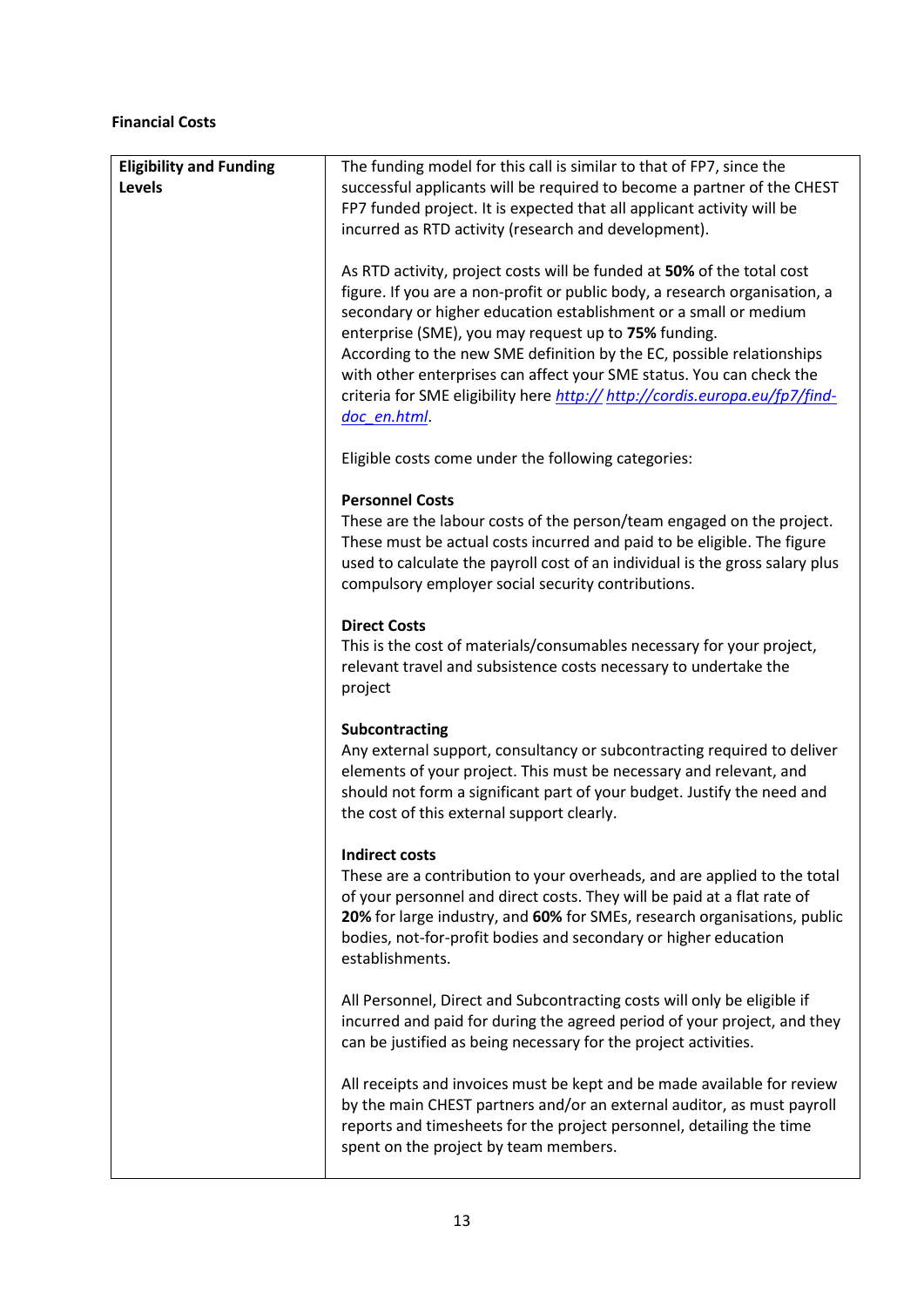|                                    | As partners in the CHEST project, your claimed costs can be subjected to<br>an external audit at the request of the Commission.                                                                                                                                                                                                                                                                      |
|------------------------------------|------------------------------------------------------------------------------------------------------------------------------------------------------------------------------------------------------------------------------------------------------------------------------------------------------------------------------------------------------------------------------------------------------|
| <b>Budget and Justification of</b> | You must enter your project costs in the section titled "Budget Table".                                                                                                                                                                                                                                                                                                                              |
| <b>Resources</b>                   | You should enter your total expected costs for each cost category in the<br>cells shaded orange. Cost should be entered in Euros.                                                                                                                                                                                                                                                                    |
|                                    | Select the type of organisation from the drop down menu under<br>"Organisation Type", which will then automatically calculate the Indirect<br>Cost rate and Requested Contribution applicable.                                                                                                                                                                                                       |
|                                    | Use the "Justification of Resources" section to explain your project<br>budget. This is your opportunity to show how the budget has been<br>carefully planned and is appropriate for the project objectives. Detail the<br>personnel involved in the project, their role/function, the amount of time<br>you expect them to spend on the project and their gross annual cost to<br>the organisation. |
|                                    | Explain what you have included in the Other Direct Costs section, and why<br>these are needed for the project.                                                                                                                                                                                                                                                                                       |
|                                    | If any subcontracting is required, explain what this is for and why it is<br>necessary for the project, the amount budgeted for each subcontractor,<br>and who/which company you plan to use (if known).                                                                                                                                                                                             |

#### **APPENDICES**

| 2 additional sides of A4 to | These additional pages will enable applicants to provide additional        |
|-----------------------------|----------------------------------------------------------------------------|
| support your application    | information to support your application across any of the three sections.  |
| (optional)                  | This could include a letter of support from potential end users to         |
|                             | substantiate the need for the project supporting market evidence           |
|                             | (graphics, statistics) or even further information regarding the work plan |
|                             | or market/exploitation strategy.                                           |

#### **Evaluation Criteria**

The proposals submitted shall be evaluated on the basis of the following evaluation criteria:

(a) **Excellence:** Quality and novelty of the project in addressing the challenge.

(b) **Impact:** Relevance of the societal problem addressed and the effectiveness of the project in addressing the needs of the target group and of the proposed measures to exploit the project results.

(c) **Quality of planned project implementation:** Coherence and effectiveness of the work plan, including appropriateness of the allocation of tasks and resources, ability of the applicant to deliver the project and exploit the results.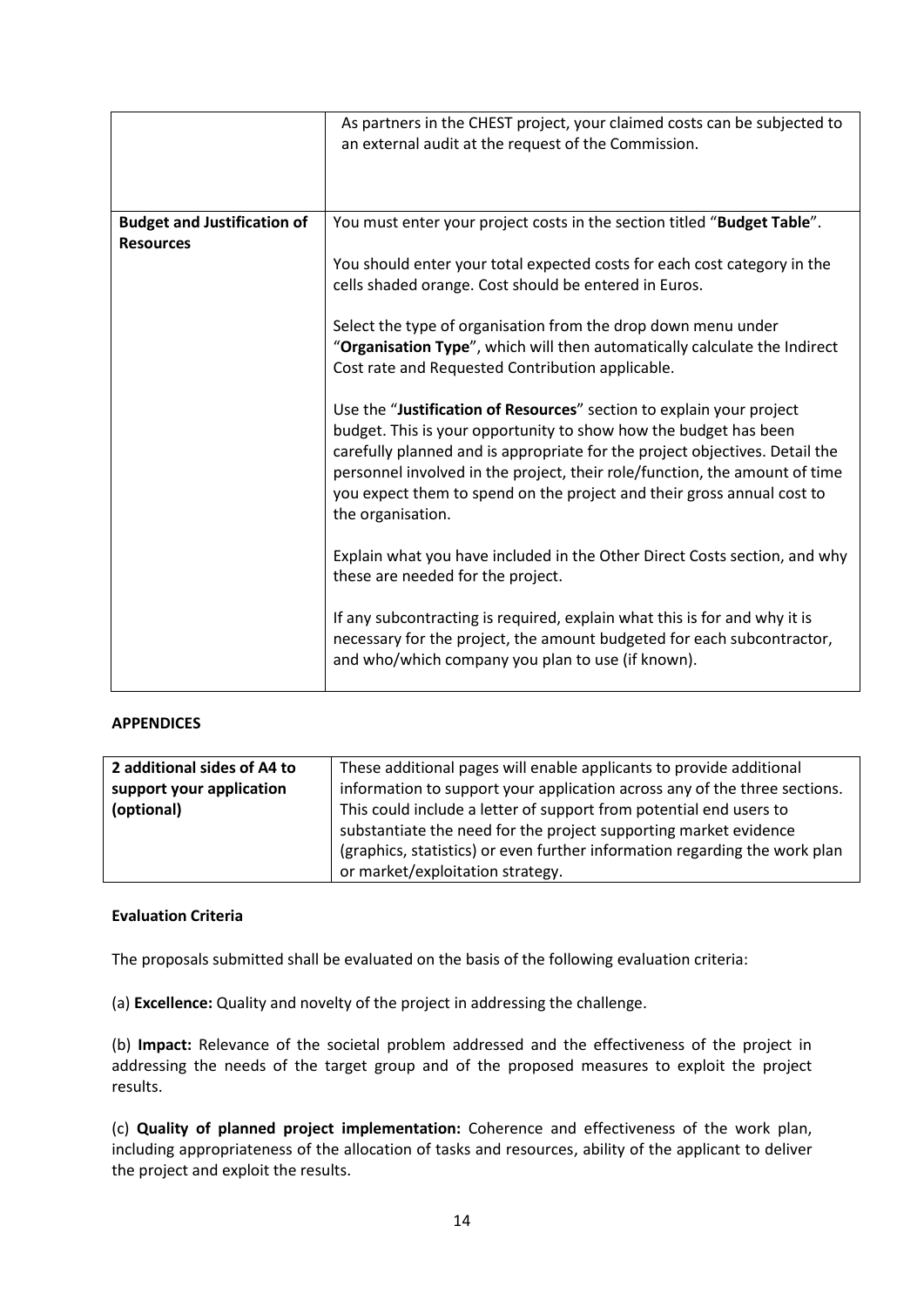# **6. Further information**

If you require further information or for any questions regarding this competition, please email [info@chest-project.eu.](mailto:info@chest-project.eu)

## **7. Terms**

## **7.1 Ownership of Intellectual Property/Use of the entries**

Ownership of the project/idea and of its implementation results, including industrial and intellectual property rights, and any reports and other documents relating to it, shall remain with the applicant.

Without prejudice to the previous paragraph, applicants grant the Commission and the CHEST Project Partners the right to display, reproduce by any technical procedure, translate or communicate the project/idea and its results by any medium, including on any website relating to the CHEST project, provided it does not thereby breach its confidentiality obligations or existing industrial and intellectual property rights.

Any communication or publication by Competition winners shall indicate that the project has received funding from the European Union displaying the EU logo and FP7 logo on all printed and digital material, including websites and press releases.

By submitting an entry, applicants declare that they have obtained, or will obtain, all authorisations, consents and permissions necessary to submit their entry, carry out their proposal and comply with these terms and conditions and, to the best of their knowledge, that their entry will not infringe any intellectual property or other third party rights or breach any contractual obligation.

The Commission and CHEST Project Partners assume no responsibility for disputes between persons claiming copyrights in relation to an entry submitted for the Competition.

Where industrial and intellectual property rights, including rights of third parties, exist, prior to the Competition ('pre-existing intellectual property rights'), contestants shall establish a list which shall specify all rights of ownership and use in the pre-existing intellectual property rights and may be asked to disclose it to the Commission or CHEST Project Partners – should they be selected as recipients of CHEST support– at the latest prior to the commencement of implementation of their proposal.

Award recipients shall ensure that they have all rights to use any pre-existing intellectual property in the submission of their application and the implementation of their project if selected for support.

Applicants are encouraged to pursue appropriate intellectual property protection (including but not limited to patents, copyright, trademark, trade secret, etc.) to protect their entry prior to disclosure in the competition.

## **7.2 Personal Data**

All entries will be processed by the CHEST Project Partners. As a result, we may retain non-financial contact information such as your e-mail address and postal address in a database used by CHEST Project Partners. Personal details concerning applicants will be processed solely for the purposes of the performance, management, monitoring and scientific analysis of the Competition by the CHEST Project Partners. All personal data (such as names, addresses and other details) will be processed pursuant to Directive 95/46/EC on the protection of individuals with regard to the processing of personal data and on the free movement of such data. We will not share any personal details with